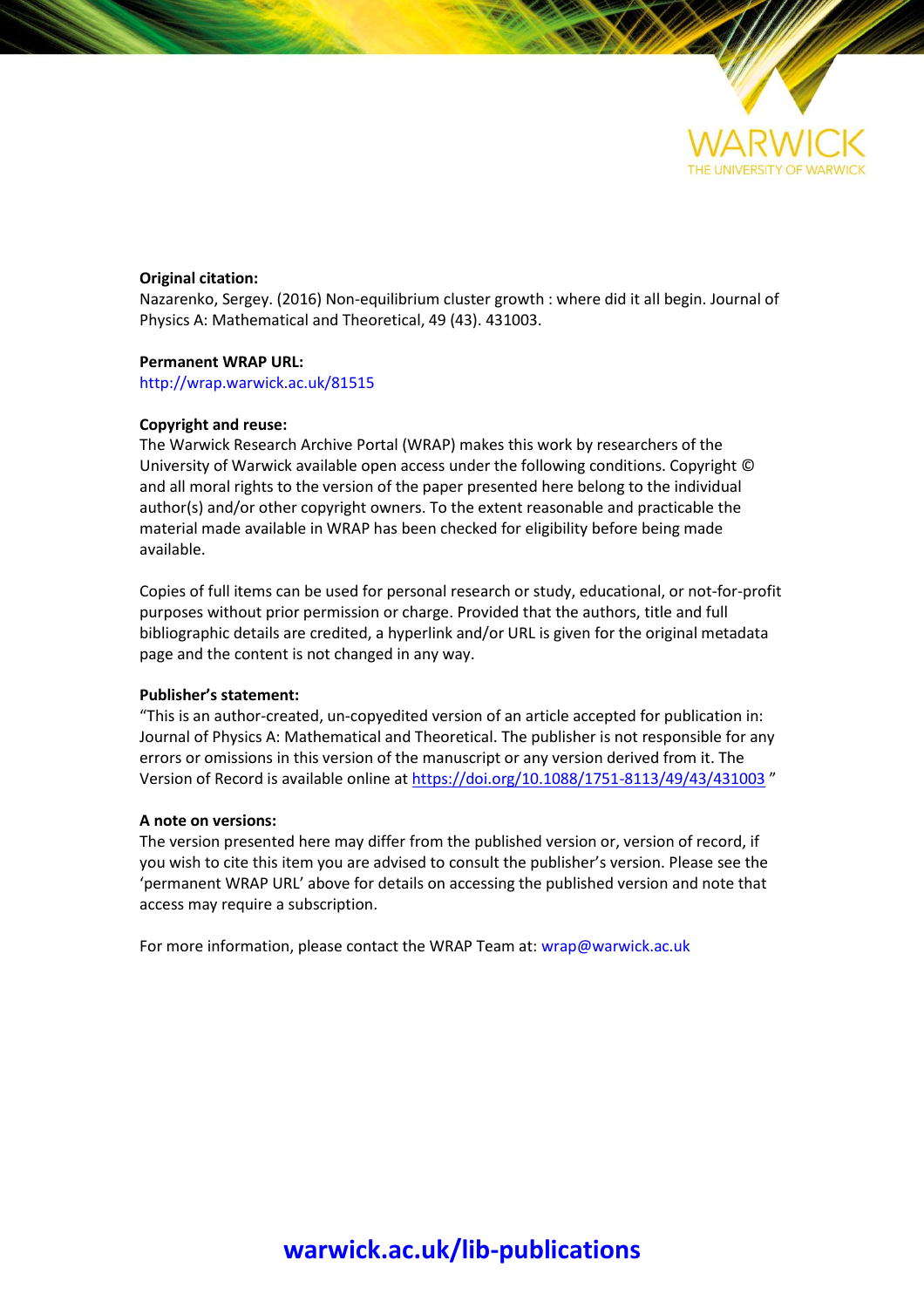# Non-equilibrium cluster growth: where did it all begin

### S. V. Nazarenko<sup>1</sup>

 $^{\rm 1}$  Mathematical Institute, University of Warwick, Coventry CV4 7AL, UK E-mail: S.V.Nazarenko@warwick.ac.uk

Submitted to: J. Phys. A: Math. Gen.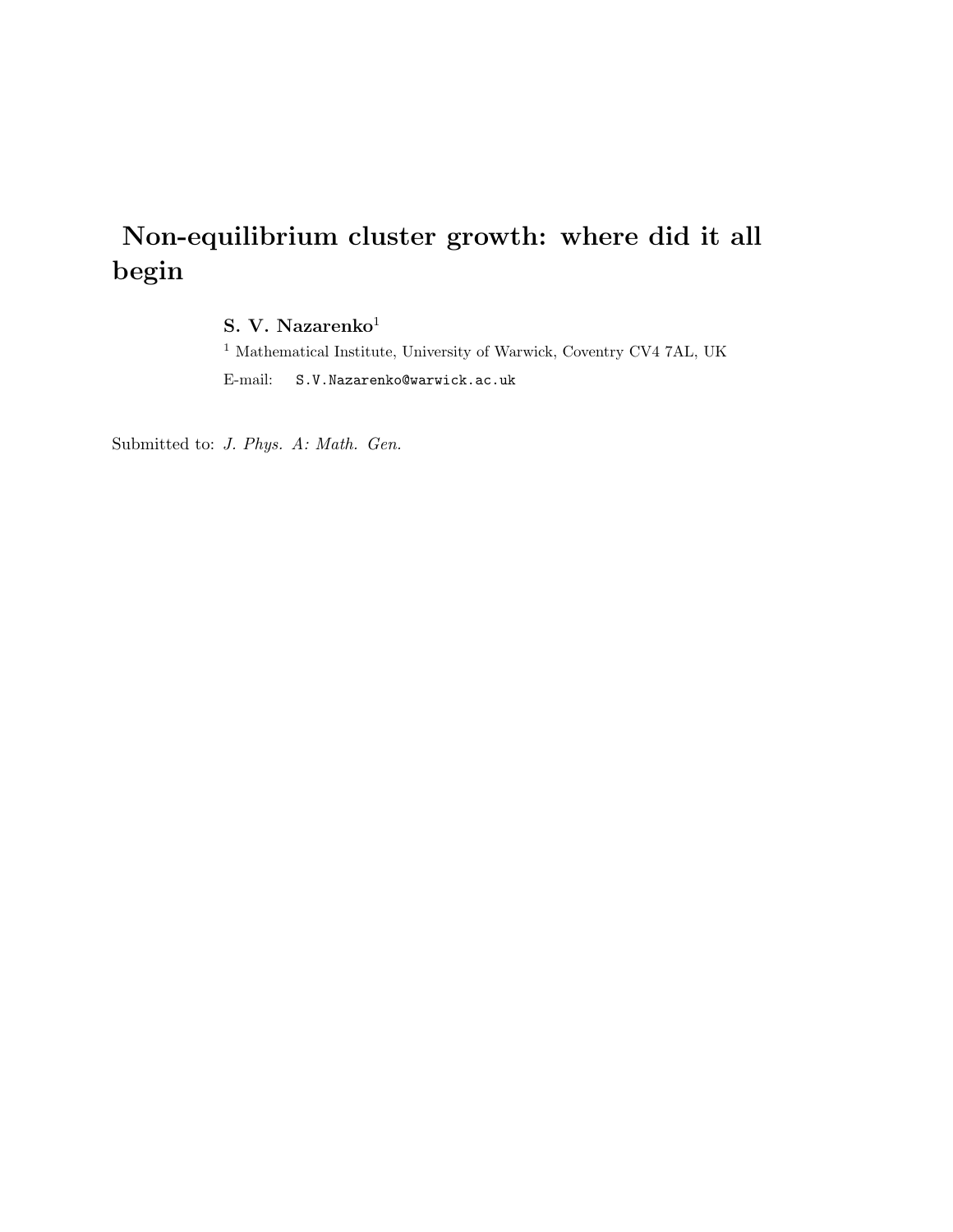#### 1. Introduction

In this paper, Forrest and Witten reported on an experimental study of metal particle aggregates formed when a metal vapor produced by heating a plated filament was quench condensed. Metal particles of average radius  $40\text{\AA}$  were streamed outward and accumulated in a thin spherical shell (a "puff ball") of radius ∼ 1 cm where the particles coalesced. The resulting particle aggregates moved down under under gravity to an electron microscope slide where they were subsequently examined.

The aggregates were found to have fractal shapes, which visually call for immediate analogies and possible interpretations in terms of the percolation clusters, self-avoiding random walks, dendrites, etc. The black and white images obtained by the electron microscope were digitized and analysed by measuring their box-counting (essentially Hausdorff) dimension, which was found to be in the range 1.5 to 1.6. Auto-correlations of the aggregate density were measured attributing density  $\rho = 1$  to the black and  $\rho = 0$  to the white colours on the images. It was reported that, similarly to other previously known extended systems with critical behaviour, the aggregates exhibited long correlations with a power-law behaviour

$$
\langle \rho(r)\rho(0)\rangle - \langle \rho(0)\rangle^2 \sim r^{-A}
$$

with fractional exponents A which were found to be  $\approx 0.32$ . Both the correlation measurement technique and the box-counting method where calibrated using test images with known properties, the Koch curve and a plot with random position of dots, and the error bars were estimated.

The authors exposed striking properties suggesting that the considered system is governed by a critical process, and offered a candidate for such a process: a percolation mechanism acting in the "puff ball". On the other hand, they were cautious enough by leaving a possibility for interpretations which are unrelated to the critical phenomena.

It is clear that this is a pioneering paper which has had a huge impact (717 citations in the Google Scholar database) and served as an inspiration for the subsequent development of the theoretical, computational and experimental works in non-equilibrium statistical mechanics and critical phenomena. It helped shaping new areas, such as the diffusion-limited aggregation, kinetic aggregation, dendrites, scaleinvariant cluster percolation. The experiment was very simple, and yet very creative, yielding clear and beautiful thought-provoking results.

As a matter of fact, a powerful impact of the J. Phys A paper by Forrest and Witten was observed almost instantly after its publication. Inspired by this paper and building on its findings, in 1981 Witten and Sander published a PRL "Diffusion-Limited Aggregation, a Kinetic Critical Phenomenon" in which they put forward a new discrete dendric growth model and presented numerical simulations, which produced brownian trees looking similar to those observed in the experiments of Forrest and Witten and having a similar fractal dimension [1]. This started the era of the diffusion-limited aggregation (DLA), which is presently one of the important research directions in the